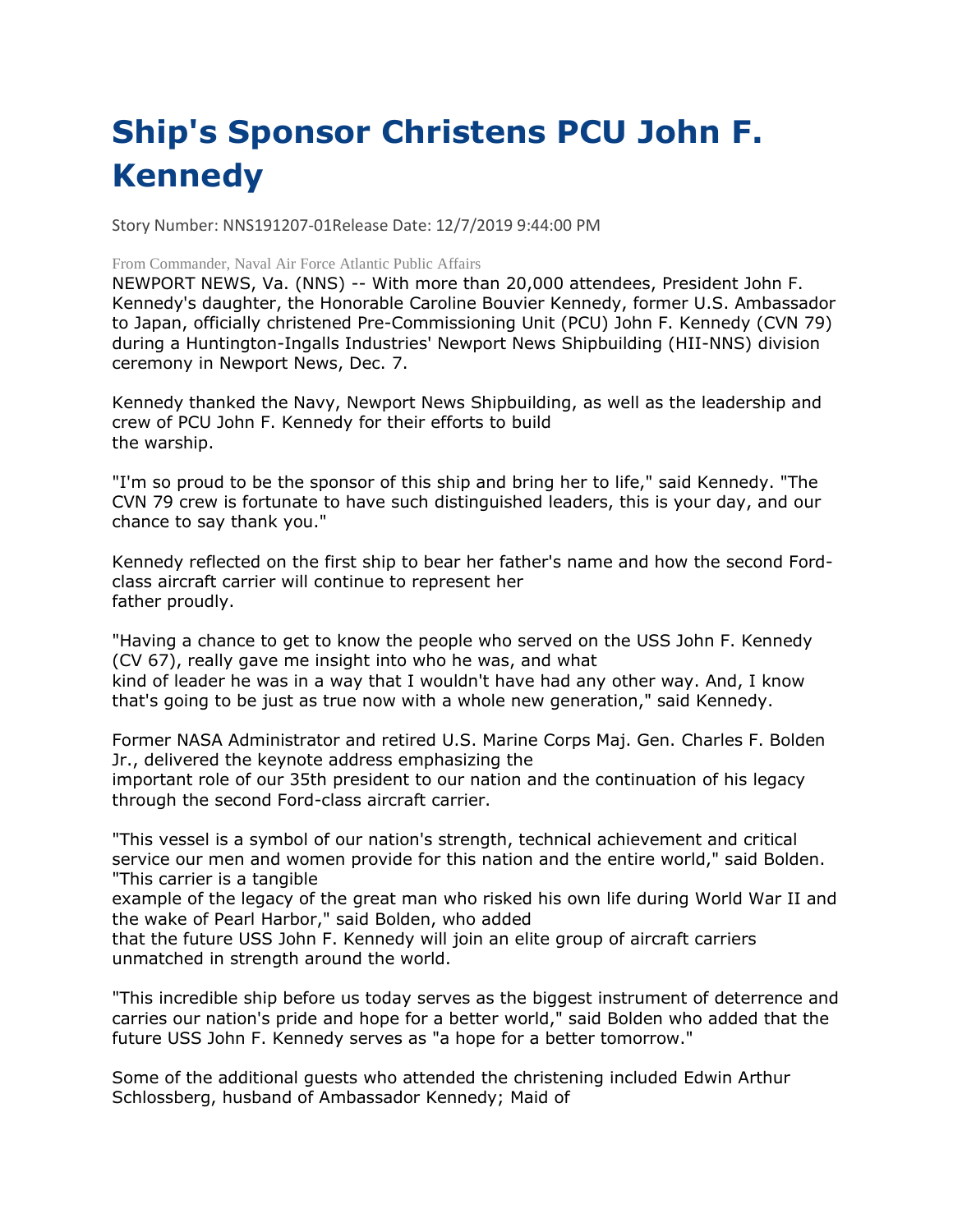Honor, Rose Schlossberg, Daughter of Ambassador Kennedy; and Matron of Honor, Tatiana Schlossberg, Daughter of Ambassador Kennedy.

Additional attendees included Mike Petters, President of Huntington-Ingalls Industries; retired Adm. Thomas Fargo, Chairman of the Board of Directors, Huntington-Ingalls Industries; John F. Kerry, former Secretary of State; the Honorable James Geurts, Assistant Secretary of the Navy for Research, Development, and Acquisition; Adm. James Caldwell, Jr., Director, Naval Nuclear Propulsion Program; Adm. Christopher Grady, Commander, U.S. Fleet Forces Command; Vice Adm. Thomas Moore, Commander, Naval Sea Systems Command; Rear Adm. James Downey, Program Executive Officer for Aircraft Carriers; Rear Adm. Roy Kelley, Commander, Naval Air Force Atlantic; the Honorable Elaine Luria, U.S. House of Representatives, 2nd District, Virginia; the Honorable Mark R. Warner, U.S. Senate (D-VA), the Honorable Bobby C. Scott, U.S. House of Representatives (D-VA), 3rd District.

The Honorable Thomas B. Modly, Acting Secretary of the Navy discussed the significance of the day's event on a truly historical date in our nation's history.

"Today is the anniversary of the attack on Pearl Harbor, a day that forever changed the lives of brave American warriors like John F. Kennedy and transformed the way we fought as a Navy," said Acting Secretary of the Navy Thomas B. Modly. "Much has changed over the past 78 years, but our nation, and our world, still needs brave American

Sailors like the ones who will operate and serve on this ship. Kennedy knew what it meant to serve, to lead, and to sacrifice and his legacy will continue with you."

CVN 79 is the second aircraft carrier to honor John F. Kennedy for his service to the nation, both as a naval officer and as the 35th President of the United States.

Capt. Todd Marzano, Commanding Officer of PCU John F. Kennedy emphasized the importance of this moment during the life of the aircraft carrier, which is 67 percent complete.

"CVN 79 has come a long way since I first observed initial construction in the dry dock back in 2015, following the keel laying," said Marzano. "I'm incredibly honored, humbled, and excited to be given the opportunity to lead such an amazing team of high quality crew members."

CVN 79 incorporates more than 23 new technologies, comprising dramatic advances in propulsion, power generation, ordnance handling, and aircraft launch systems. These innovations will support a 33 percent higher sortie generation rate at a significant cost savings, when

compared to Nimitz-class carriers. The Gerald R. Ford-class also offers a reduction of approximately \$4 billion per ship in life-cycle operations and support costs, compared to the earlier Nimitz class.

The new technology and warfighting capabilities that the John F. Kennedy brings to the fleet will transform naval warfare, supporting a

more capable and lethal forward-deployed U.S. naval presence. In an era of great